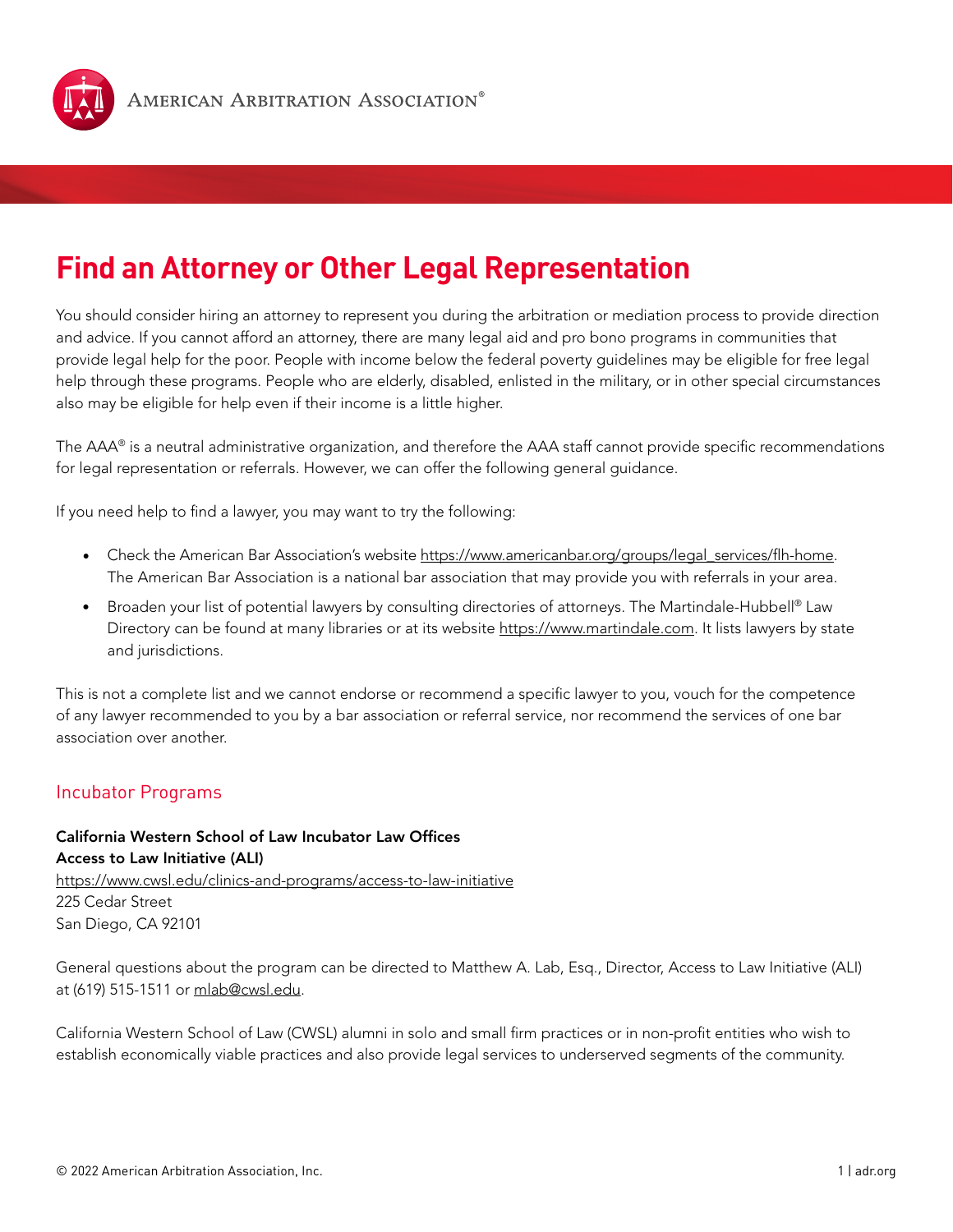

# Law School Clinics

The law schools listed below provide legal representation through clinics. Under the supervision of attorneys, law students will represent qualified parties in AAA administered arbitrations and/or mediations. Parties need to determine if they qualify for help from a clinic; some clinics will not handle claims above a set amount, will only handle certain types of claims, or may require that your income not exceed a certain amount. Please check directly with each clinic for information.

#### California

### University of San Francisco School of Law Clinics

Kendrick Hall, 211 2130 Fulton Street San Francisco, CA 94117-1080 Telephone: (415) 422-6752 Email: [lawclinic@usfca.edu](mailto:lawclinic@usfca.edu)

#### *Internet & Intellectual Property Justice Clinic*

Will provide legal services to self-represented parties in AAA administered arbitrations and/or mediations in matters relating to trademarks and copyright issues. Each request will be considered on an individual basis to see if the law school can help. Under the supervision of faculty, students take on pro bono clients, handling trademark and copyright cases from intake to resolution. Clients are individuals and startups working toward social and environmental change, as well as small companies in trademark disputes against larger companies.

#### Idaho

#### University of Idaho College of Law, Main Street Law Clinic

875 Perimeter Drive MS 2321 Moscow, ID 83844-2321 Telephone: (208) 885-6541 Email: [legalaidclinic@uidaho.edu](mailto:legalaidclinic@uidaho.edu)

The University of Idaho College of Law's Main Street Law Clinic handles certain mediations primarily in family law.

#### Illinois

## Pro Bono Litigation Clinic UIC John Marshall Law School 300 S. State Street Chicago, IL 60604 Phone: (312) 427-2737 ext. 477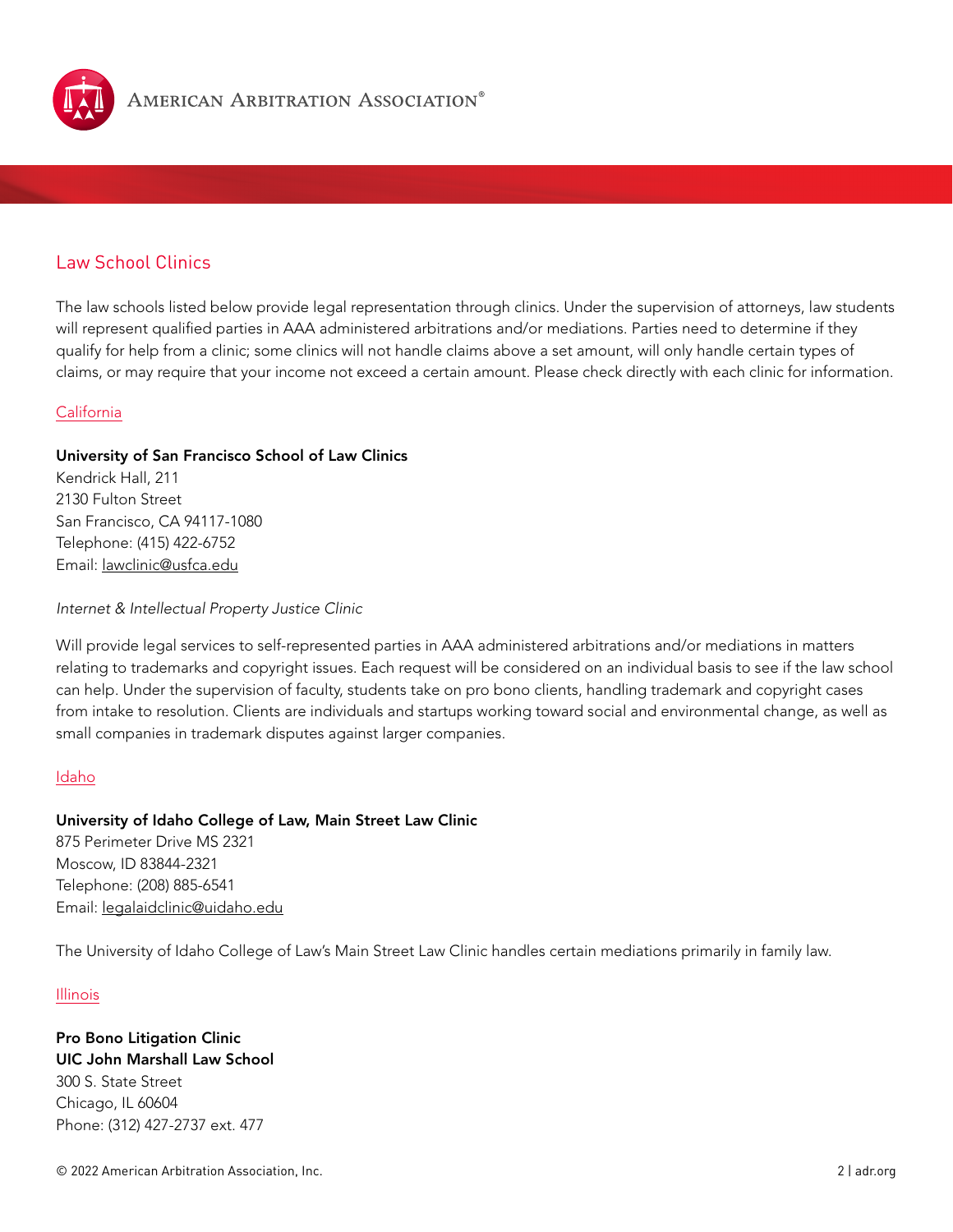

Email: [law-probono@uic.edu](mailto:law-probono@uic.edu) Fax: (312) 427-0430

The Institute provides pro-bono mediation advocacy services. There are no stated restrictions, and will take cases limited in scope to representation during mediation, based on available student/staff availability.

#### New York

#### Brooklyn Law School, Securities Arbitration Clinic

111 Livingston Street, 20<sup>th</sup> Floor Brooklyn, NY 11201 Telephone: (718) 780-7994 Email: [clinics@brooklaw.edu](mailto:clinics%40brooklaw.edu?subject=)

Securities arbitration or mediation matters only – each request will be considered on an individual basis to see if the law school can help.

#### Fordham Law School, Securities Arbitration and Litigation Clinic

150 West 62nd Street New York, NY 10023 Telephone: (212) 636-6934

Securities arbitration and mediation matters only – each request will be considered on an individual basis to see if the law school can help.

#### New York Law School, Securities Arbitration Clinic

185 West Broadway New York, New York 10013 Telephone: (212) 431-2338 Fax: (212) 324-7912

Securities arbitration matters only – each request will be considered on an individual basis to see if the law school can help.

#### Ohio

#### The Ohio State University, Moritz College of Law, Civil Clinic

255 E Drinko Hall 55 W. 12th Ave. Columbus, OH 43210 Telephone: (614) 292-6821 Email: [cooke.62@osu.edu](mailto:cooke.62%40osu.edu?subject=)

© 2022 American Arbitration Association, Inc. 3 | adr.org